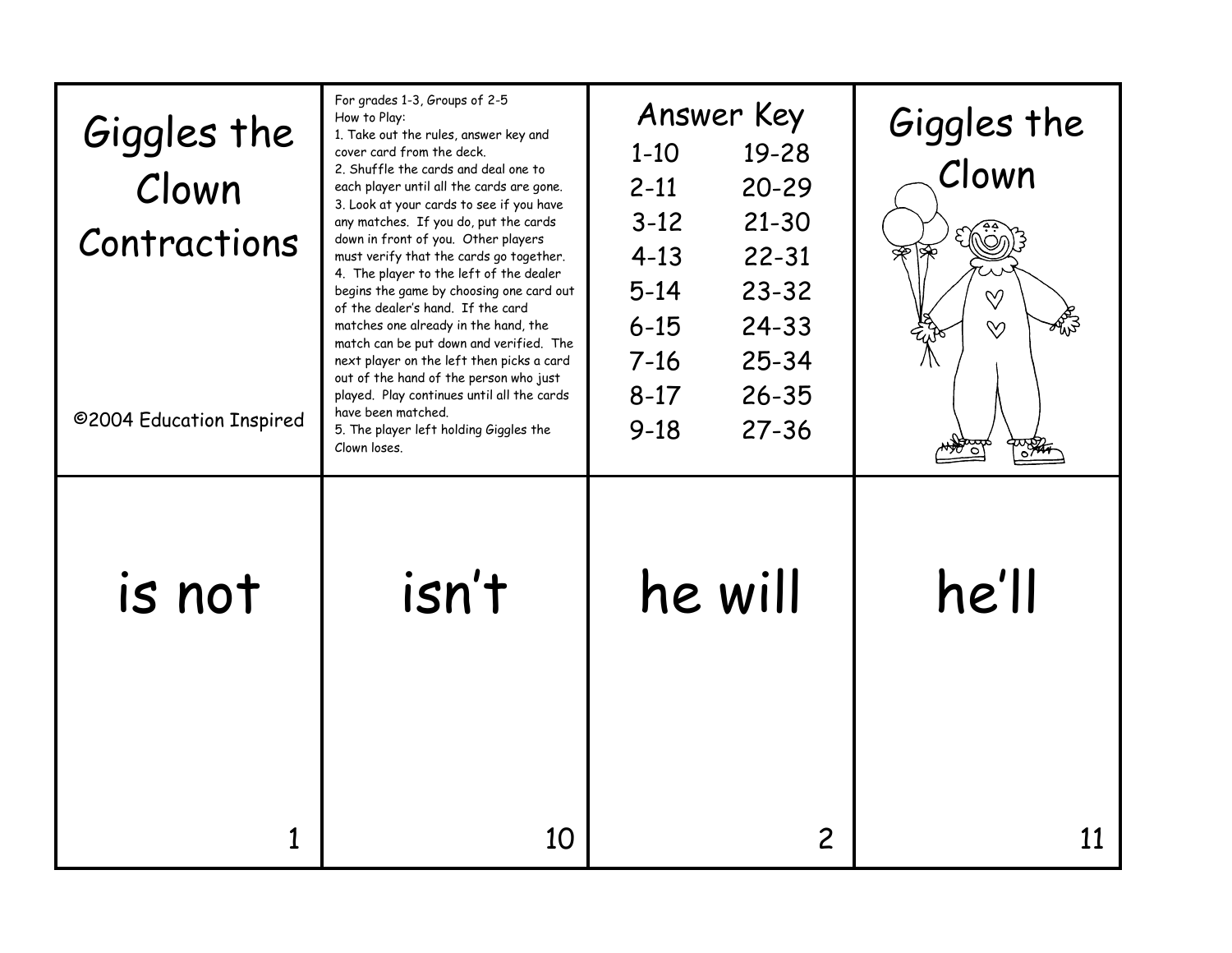| are not  | aren't  | you will | you'll |
|----------|---------|----------|--------|
| 3        | 12      | 4        | 13     |
| does not | doesn't | she will | she'll |
| 5        | 14      | 6        | 15     |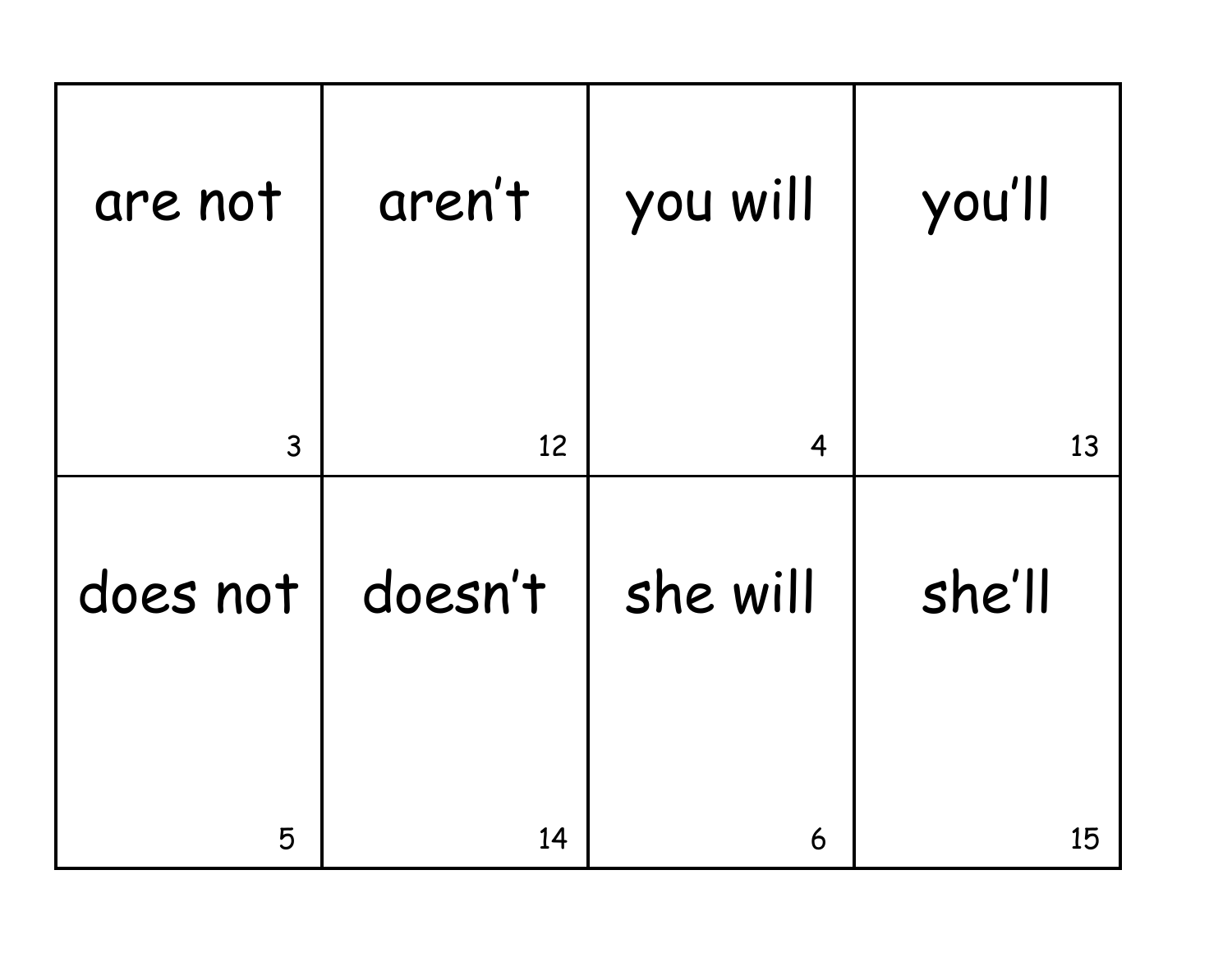| has not        | hasn't | we will            | we'll |
|----------------|--------|--------------------|-------|
| $\overline{7}$ | 16     | 8                  | 17    |
| was not        | wasn't | could not couldn't |       |
| 9              | 18     | 19                 | 28    |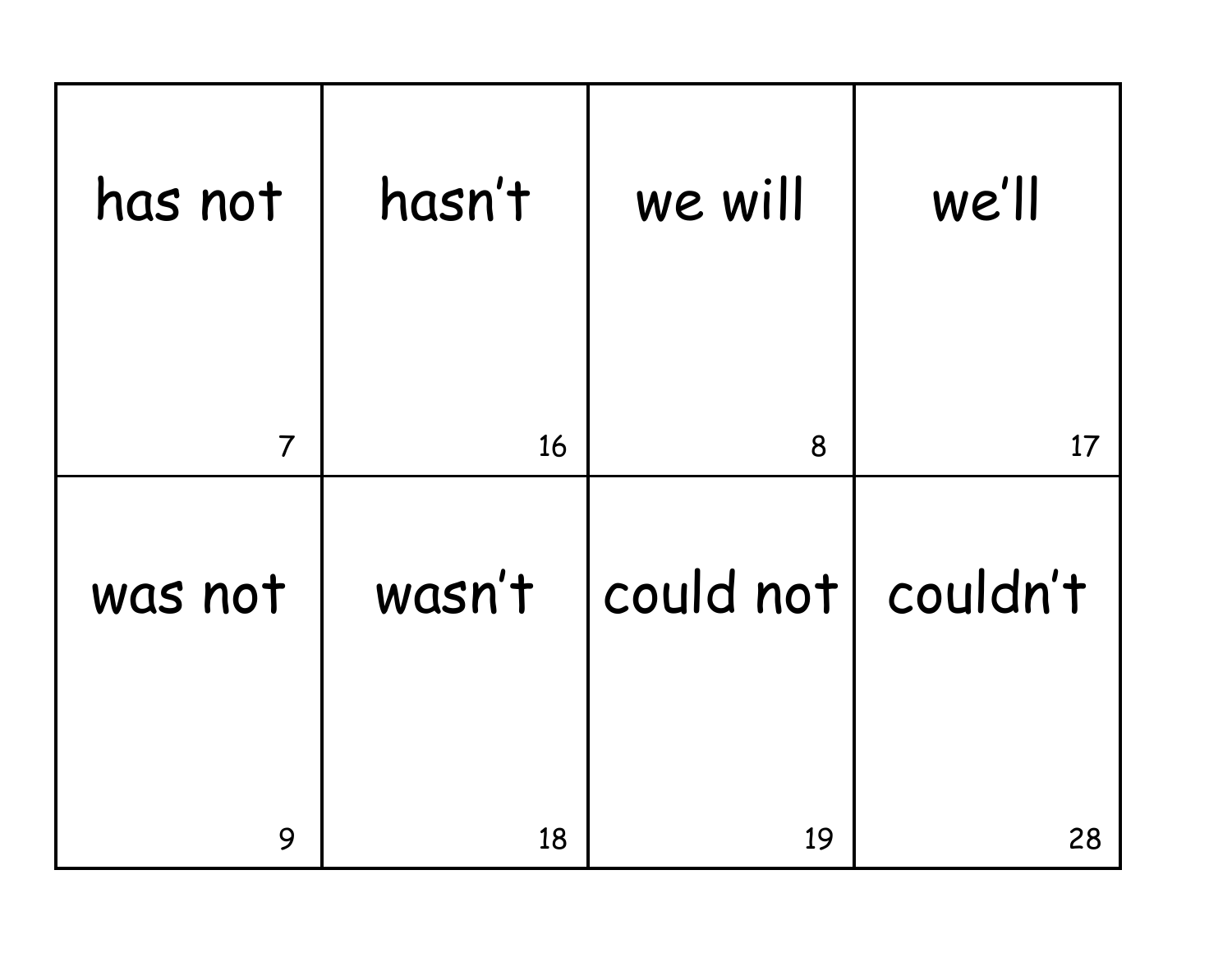| we have       | we've                 | I am | I'm     |
|---------------|-----------------------|------|---------|
| 20            | 29                    | 21   | 30      |
| should<br>not | shouldn't   they will |      | they'll |
| 22            | 31                    | 23   | 32      |